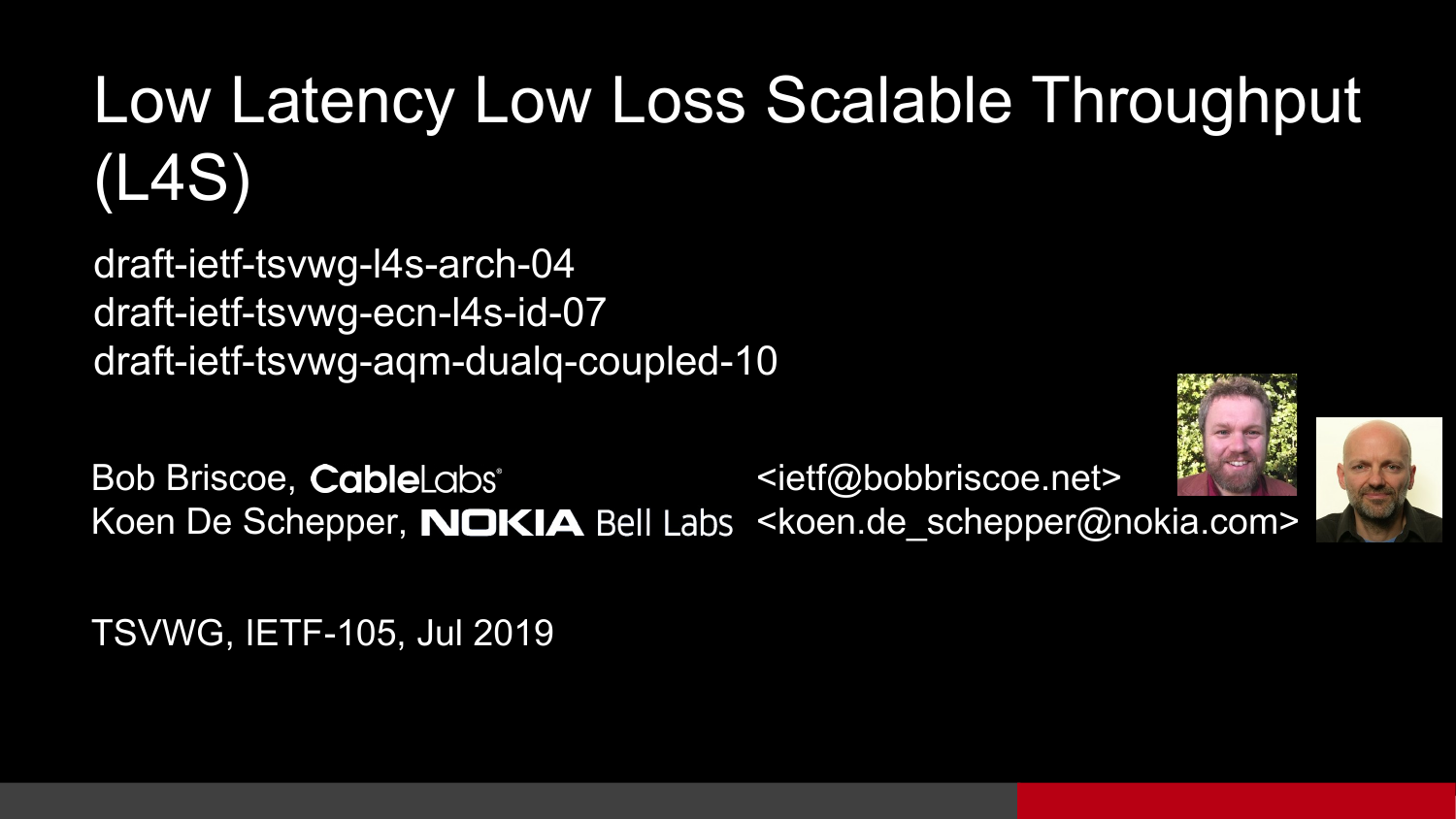# Motivation

- Ultra-low queuing delay for *all* Internet applications
- including capacity-seeking (TCP-like)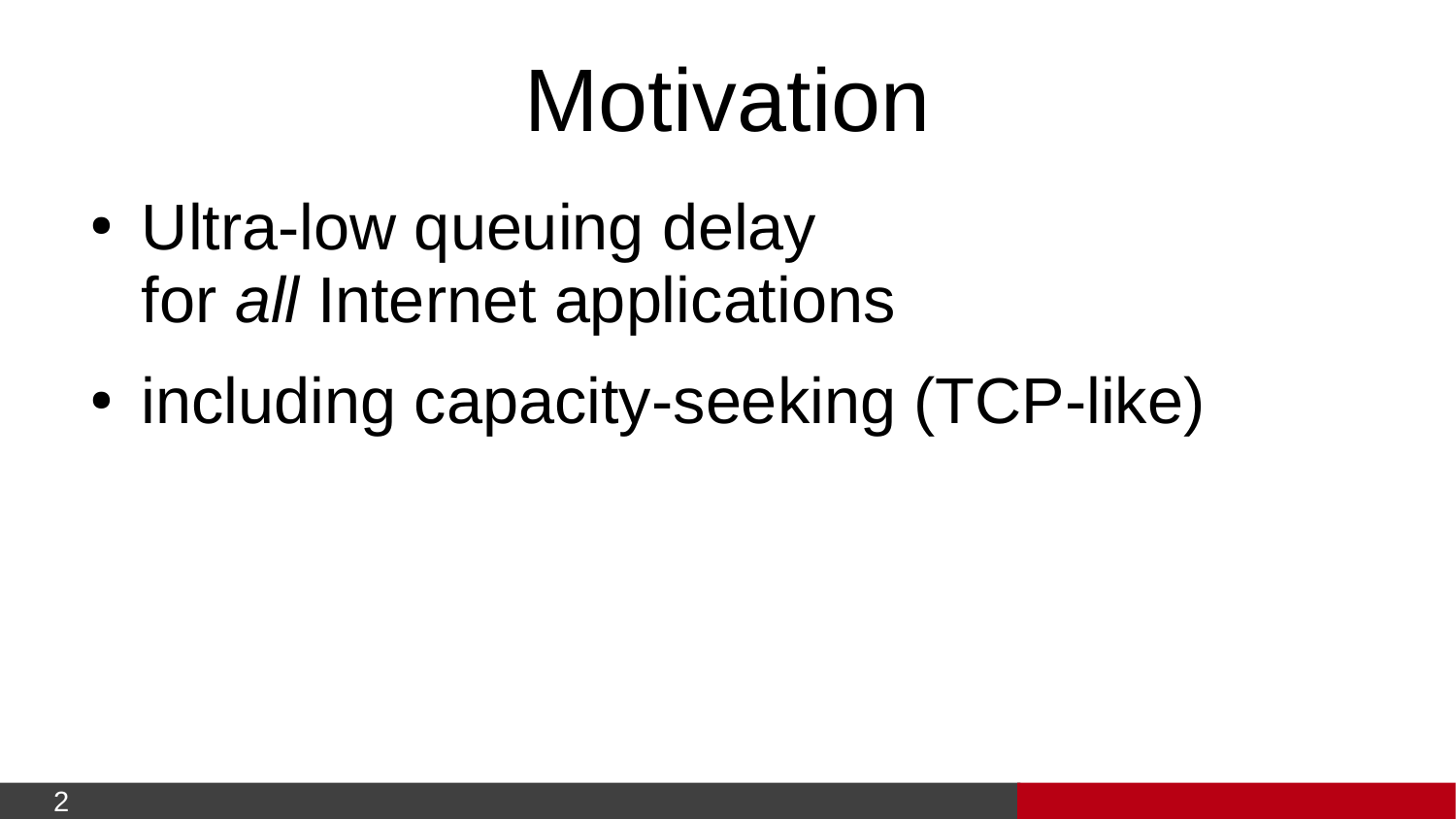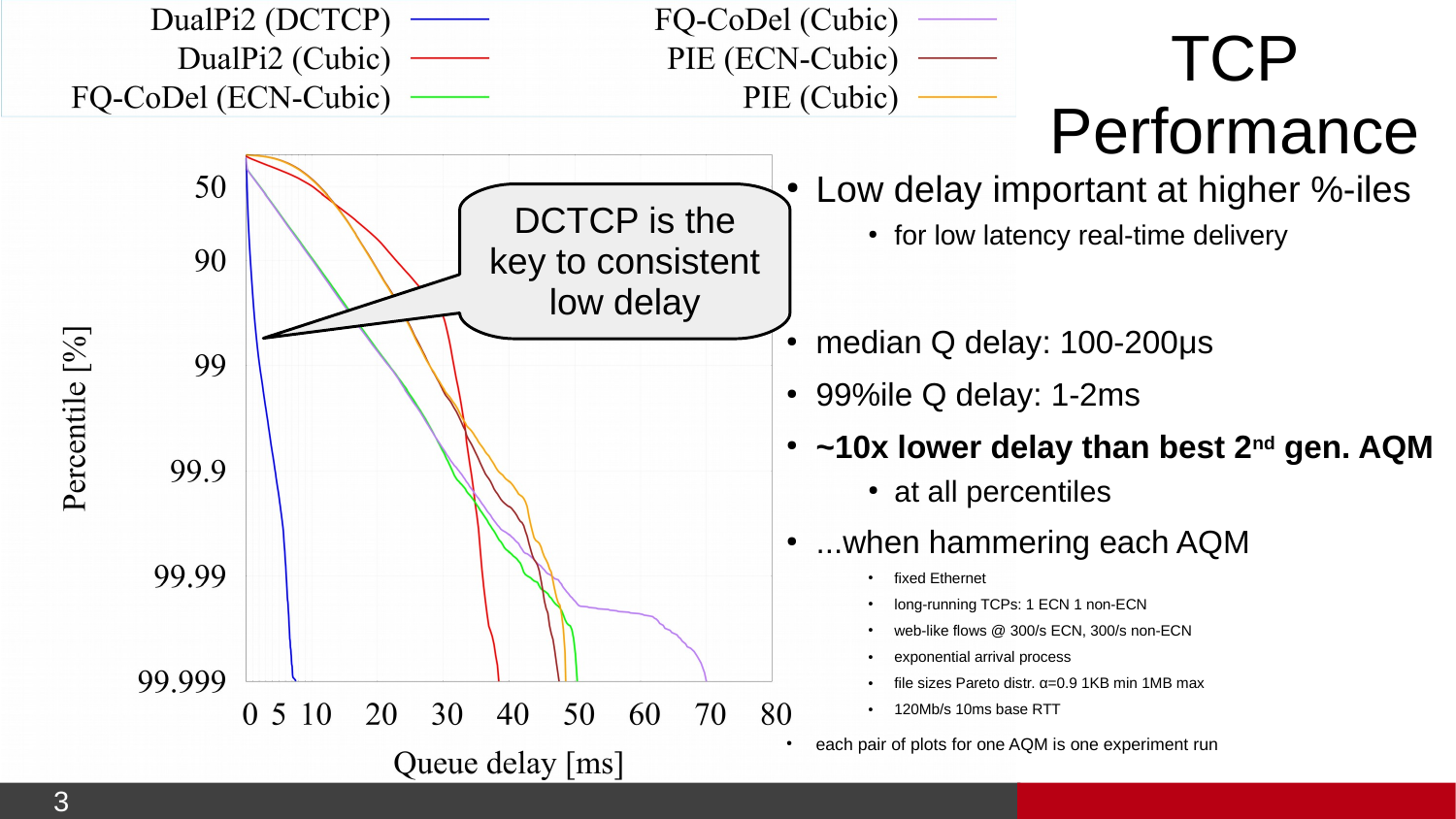### The trick: scalable congestion control

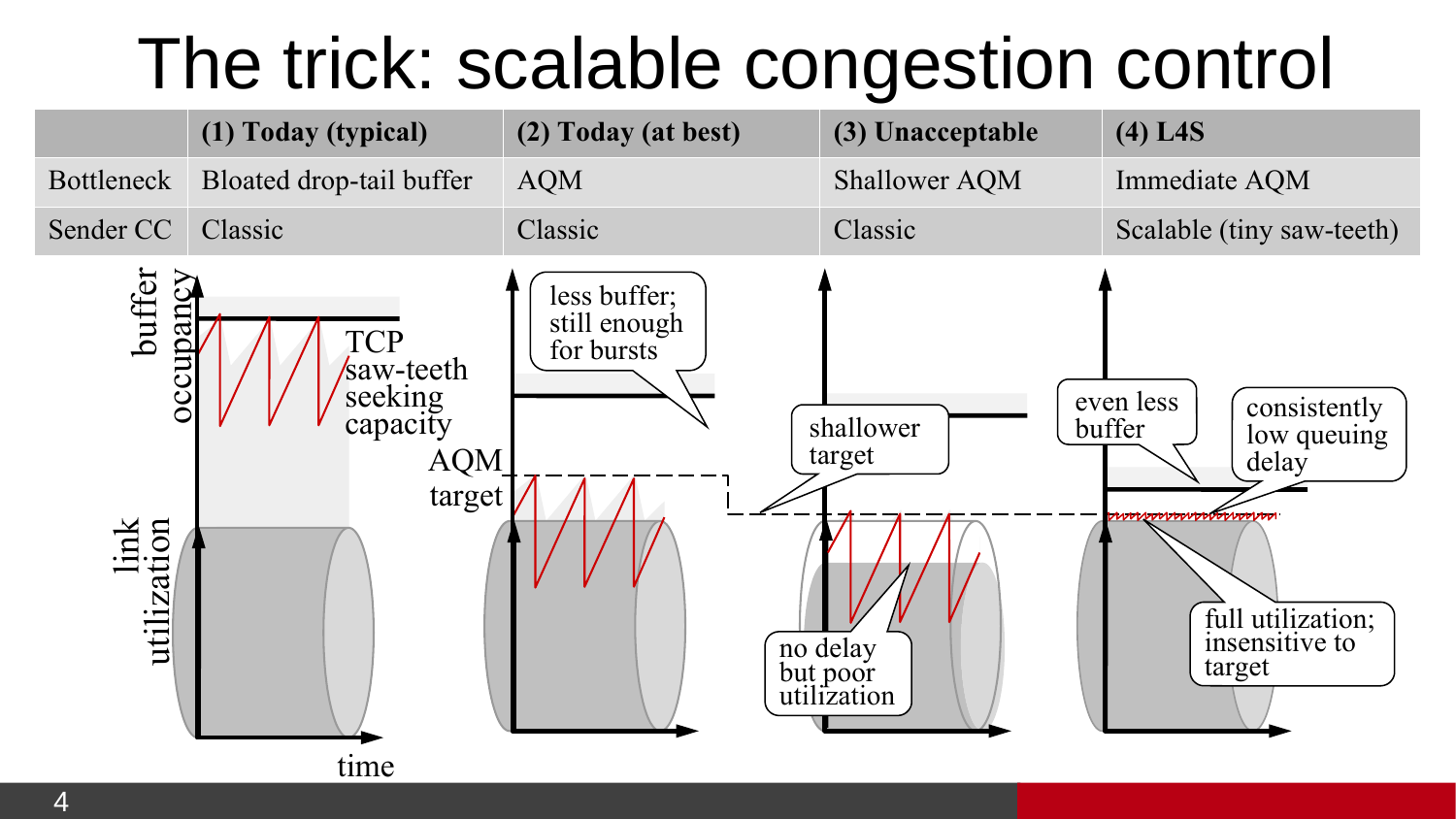## Coexistence #1

- Problem
	- Scalable congestion controls more aggressive than 'Classic' (TCP-Friendly)
- Solution without flow inspection: Dual Queue Coupled AQM
	- Counter-balance with more aggressive ECN-marking

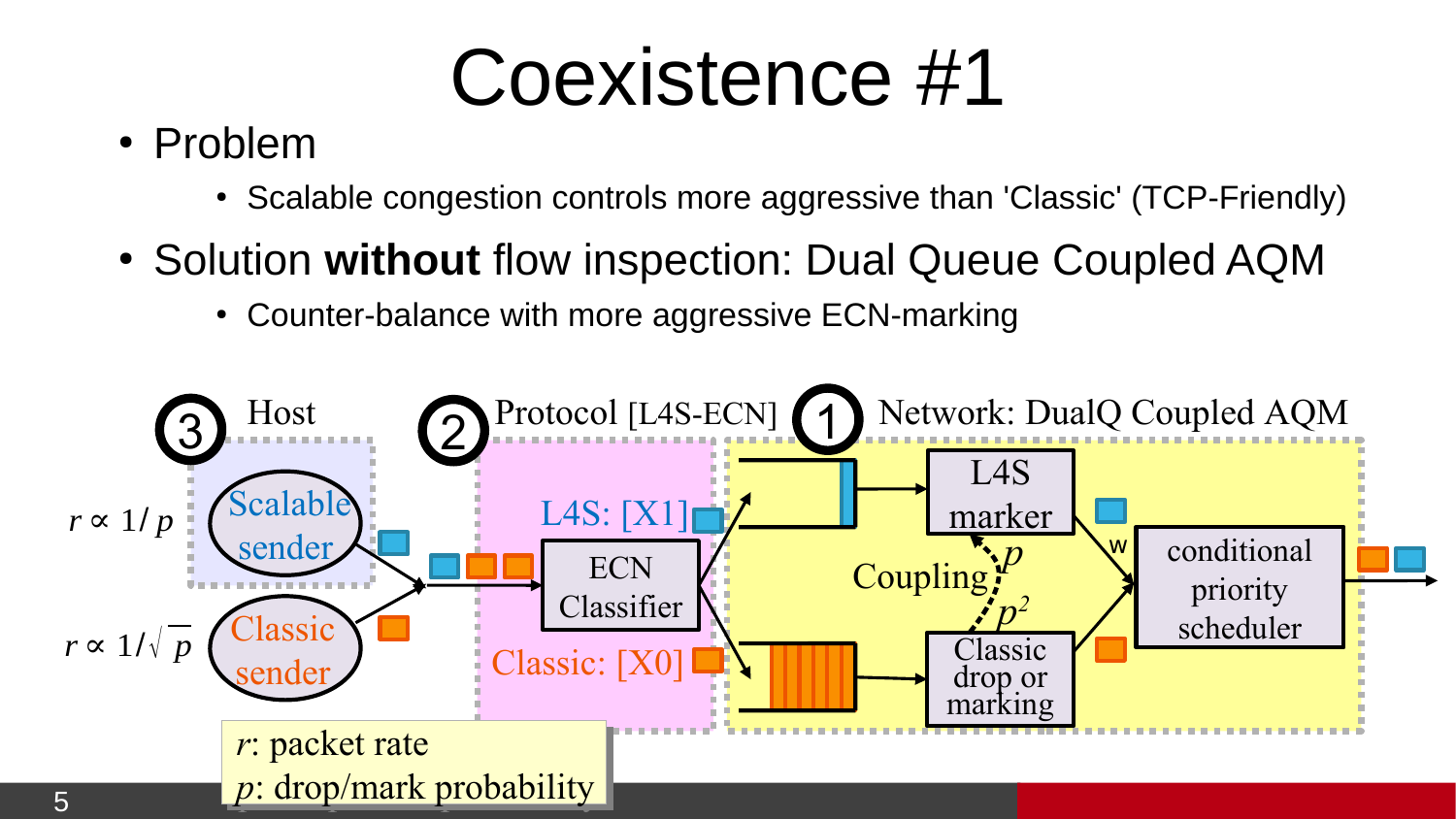## Coexistence #2

- Solution with flow inspection: FQ xxx\_L4S: simple patch
	- $\cdot$  If ECT(1), shallow threshold (or ramp) marking
		- based on immediate queue stateless (no smoothing)
		- else mark/drop with xxx (CoDel, PIE, etc...)
- Description added to draft-ietf-tsvwg-l4s-arch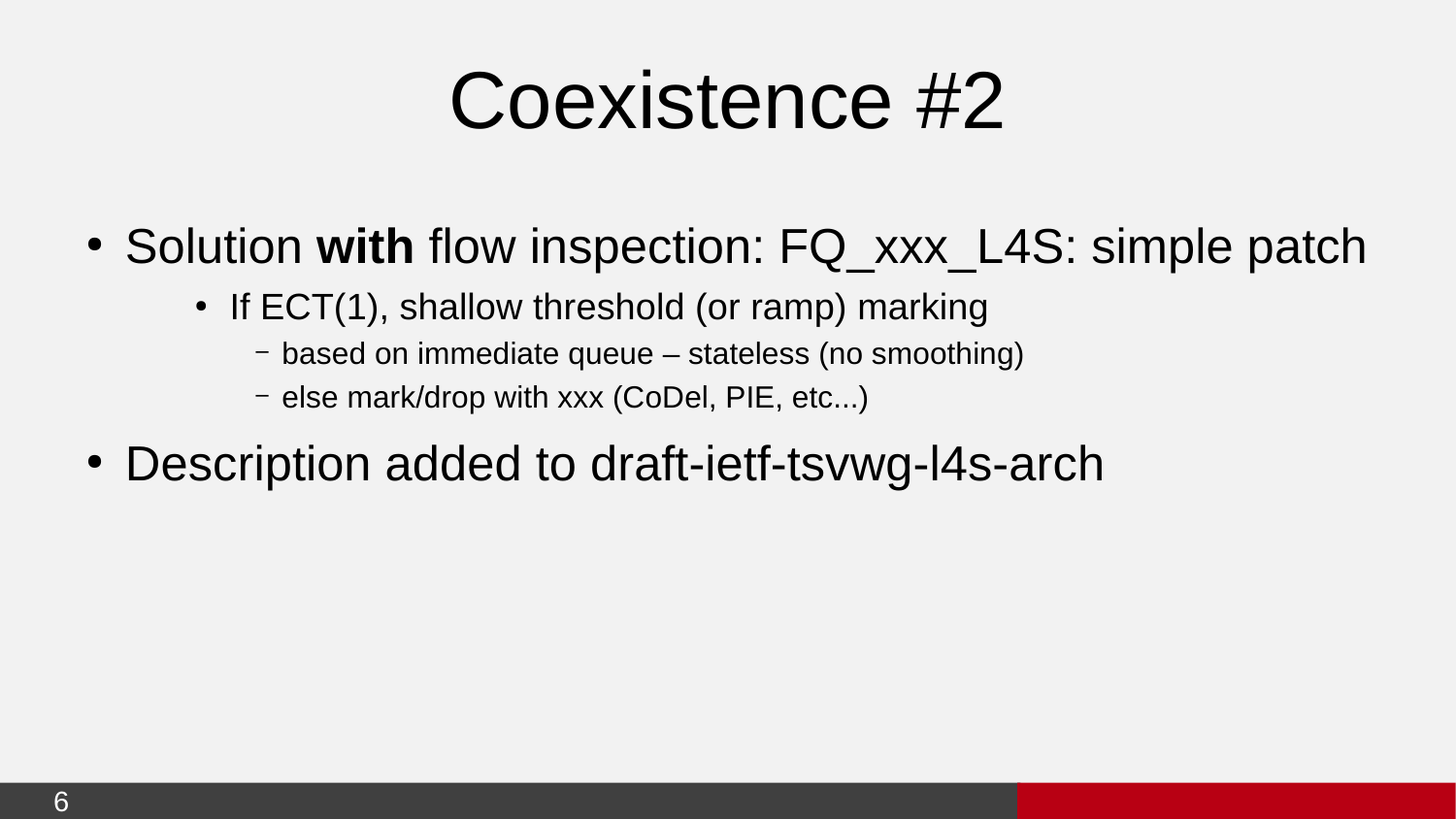# Implementation status

#### **L4S transport protocols**

- $\cdot$  TCP Prague Linux Ref
- rmcat over RTP: L4S-SCReAM
- QUIC Prague
- $\cdot$  BBR $v2$

#### **L4S Transport Components**

- $\cdot$  Linux: ECT(1), ECN++
- Linux & FreeBSD: AccECN
- Ongoing: Paced Chirping, Sub-Pkt-Wnd

#### **DualQ Coupled AQMs**

- Linux Ref Impl'n:
	- DualPI2 resubmitting to mainline
- Low Latency DOCSIS:
	- ns3 Coupled DualO AOM
	- 2 Cable Modem chipset implementations
	- multiple CMTS implementations
- An Ethernet switch chipset:
	- Curvy RED

#### **L4S FQ\_CoDel**

• Linux patch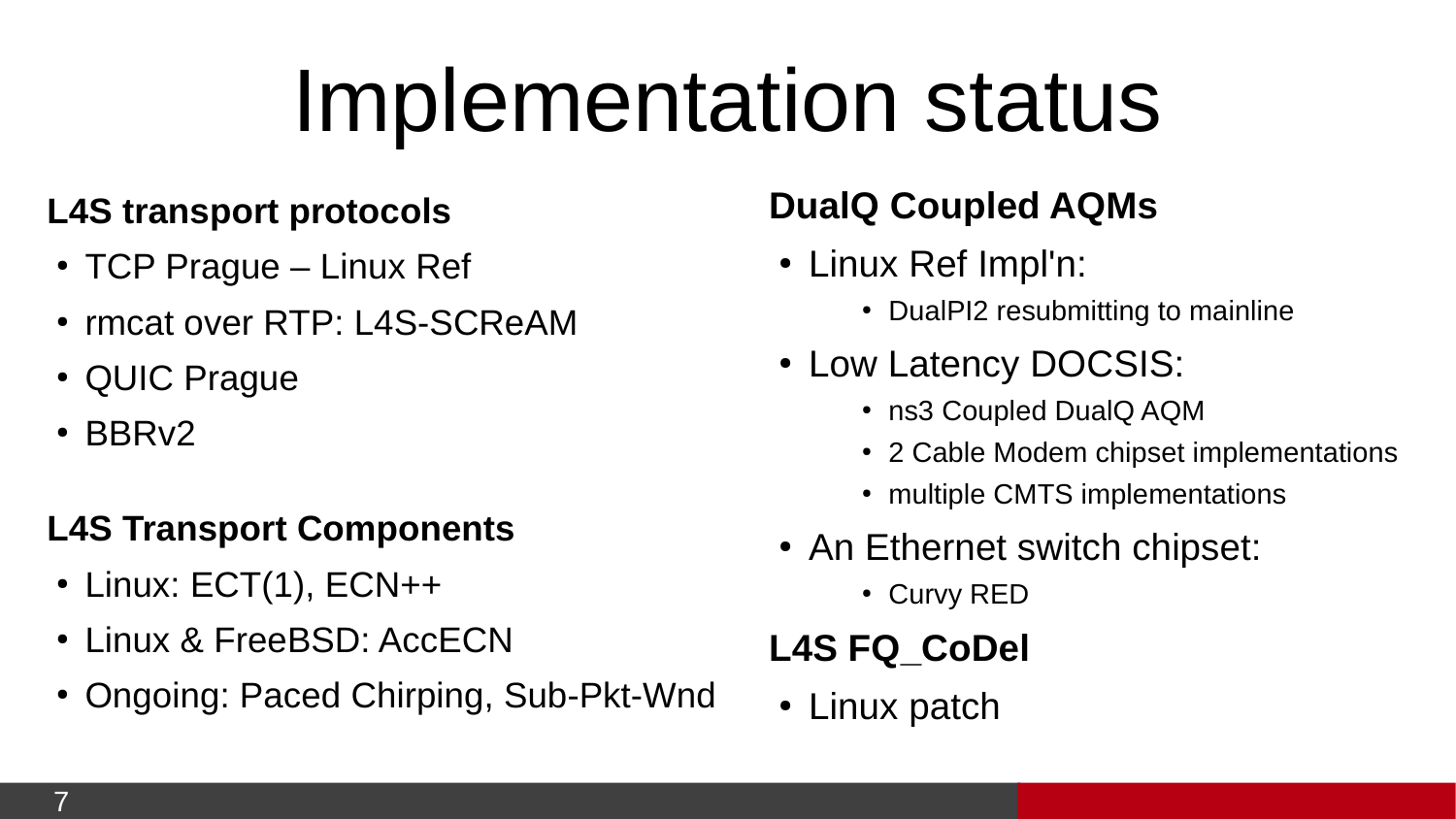# Open Source links

- Dual Queue Coupled AQM
	- Linux: [https://github.com/L4STeam/sch\\_dualpi2\\_upstream](https://github.com/L4STeam/sch_dualpi2_upstream)
- L4S Demo/Test GUI
	- Linux:<https://github.com/L4STeam/l4sdemo>
- TCP Prague (ECT(1), ECN++, AccECN)
	- <https://github.com/L4STeam/tcp-prague>(Linux)
- QUIC Prague
	- https://github.com/gdeconinck/picoquic/tree/quic-prague (Linux, FreeBSD, Windows)
- SCReAM with L4S support
	- <https://github.com/EricssonResearch/scream> (Linux, FreeBSD, Windows)
- BBRv2 with L4S support
	- <https://github.com/google/bbr/blob/v2alpha/README.md>(Linux)
- Paced Chirping (proof-of-concept Linux research code)
	- <https://github.com/JoakimMisund/PacedChirping>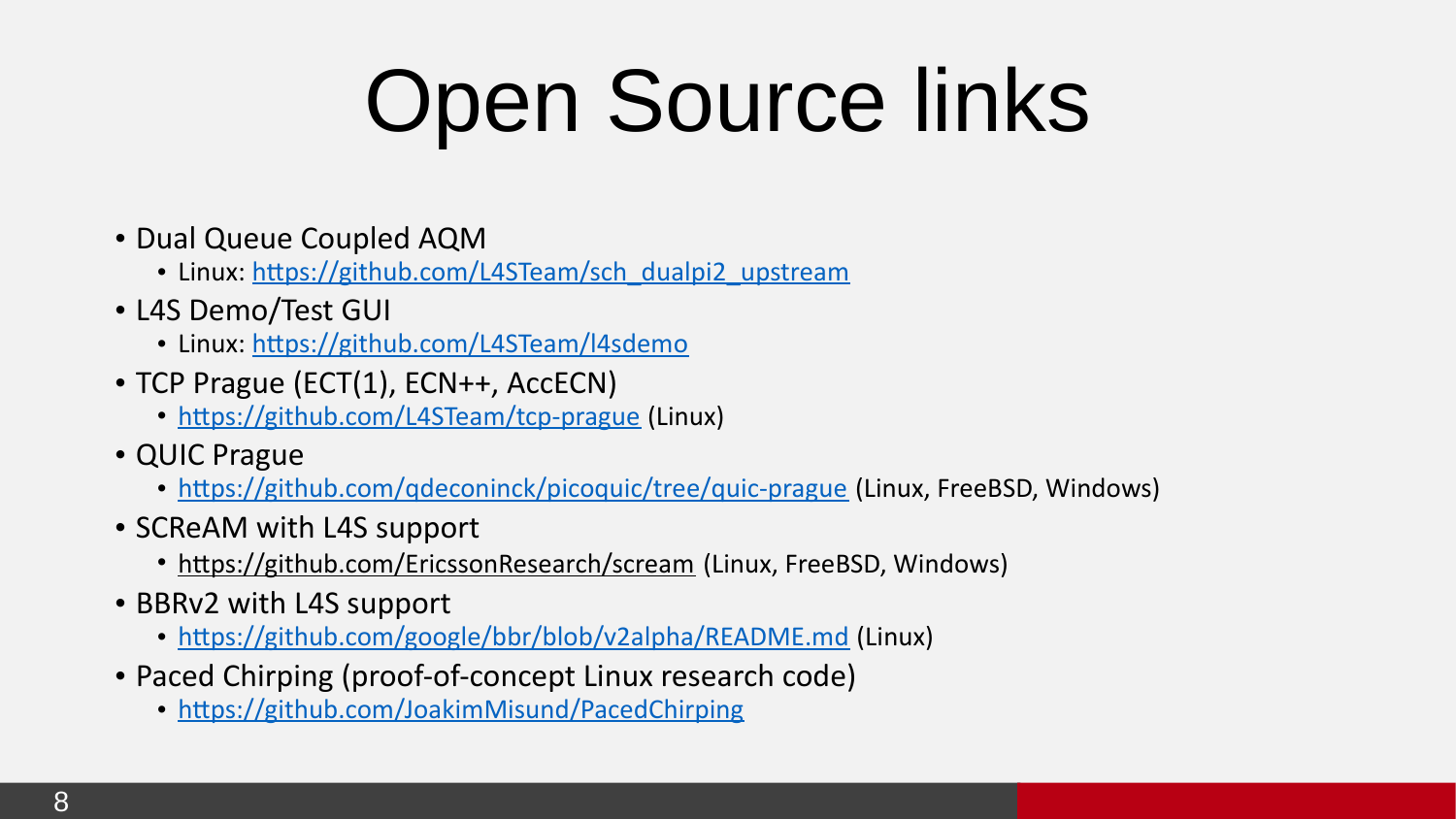# Hackathon

- L4S Interop testbed (Olivier Tilmans, Koen De Schepper)
- L4S Flent regression tests (Pete Heist, Jonathan Morton, Rodney Grimes)
	- Integration with L4S testbed, validated L4S GUI results
- FreeBSD AccECN implementation (Richard Scheffenegger, Michael Tuexen)
- FreeBSD/Linux AccECN interop (Richard Scheffenegger, Olivier Tilmans)
	- first AccurateECN interop connection on the Internet (IETF network)
- TCP-Prague sub-packet-window (Asad Ahmed)
- TCP-Prague Paced Chirping in ns3 (Tom Henderson, Joakim Misund)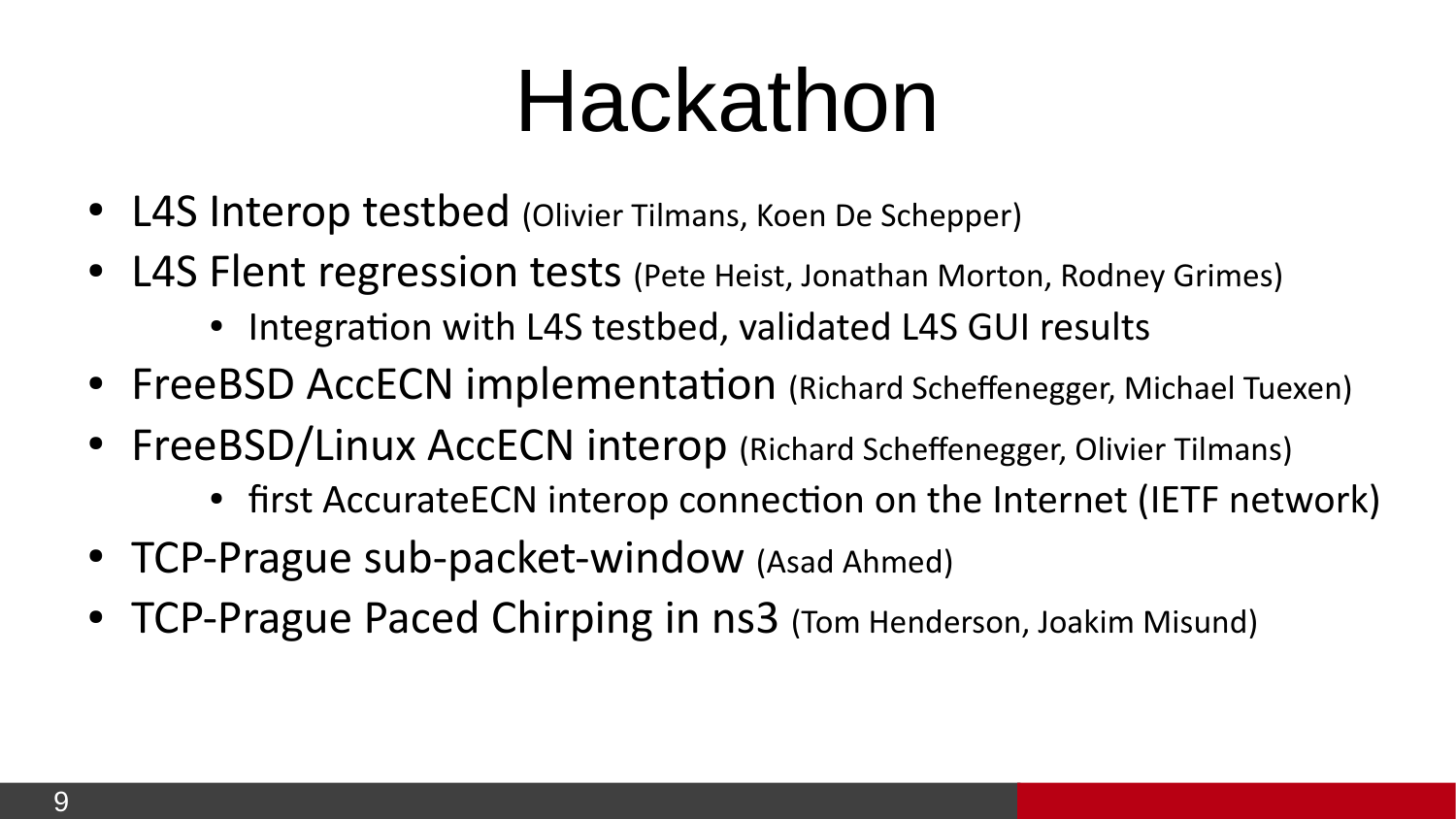### TCP Prague: status against Prague L4S requirements

| Linux code:                             | none | none (simulated) | research private |                   | research opened |                  | <b>RFC</b>                         |                   | mainline   |
|-----------------------------------------|------|------------------|------------------|-------------------|-----------------|------------------|------------------------------------|-------------------|------------|
| <b>Requirements</b>                     |      |                  |                  | base TCP          |                 | <b>DCTCP</b>     |                                    | <b>TCP Prague</b> |            |
| L4S-ECN Packet Identification: ECT(1)   |      |                  |                  |                   |                 | module option    |                                    | mandatory         |            |
| <b>Accurate ECN TCP feedback</b>        |      |                  |                  | sysctl option     |                 | $\boldsymbol{P}$ |                                    | mandatory         |            |
| Reno-friendly on loss                   |      |                  |                  |                   |                 | inherent         |                                    | inherent          |            |
| Reno-friendly if classic ECN bottleneck |      |                  |                  |                   |                 |                  |                                    |                   | open issue |
| Reduce RTT dependence                   |      |                  |                  |                   |                 |                  |                                    |                   | simulated  |
| Scale down to fractional window         |      |                  |                  | thesis write-up   |                 | thesis write-up  |                                    | thesis write-up   |            |
| Detecting loss in units of time         |      |                  |                  | default RACK      |                 | default RACK     |                                    |                   | mandatory? |
| <b>Optimizations</b>                    |      |                  |                  |                   |                 |                  |                                    |                   |            |
| ECN-capable TCP control packets         |      |                  |                  | module option off | on              |                  | default off $\rightarrow$ on later |                   |            |
| <b>Faster flow start</b>                |      |                  | in progress      |                   |                 |                  |                                    |                   |            |
| <b>Faster than additive increase</b>    |      |                  |                  |                   |                 | in progress      |                                    |                   |            |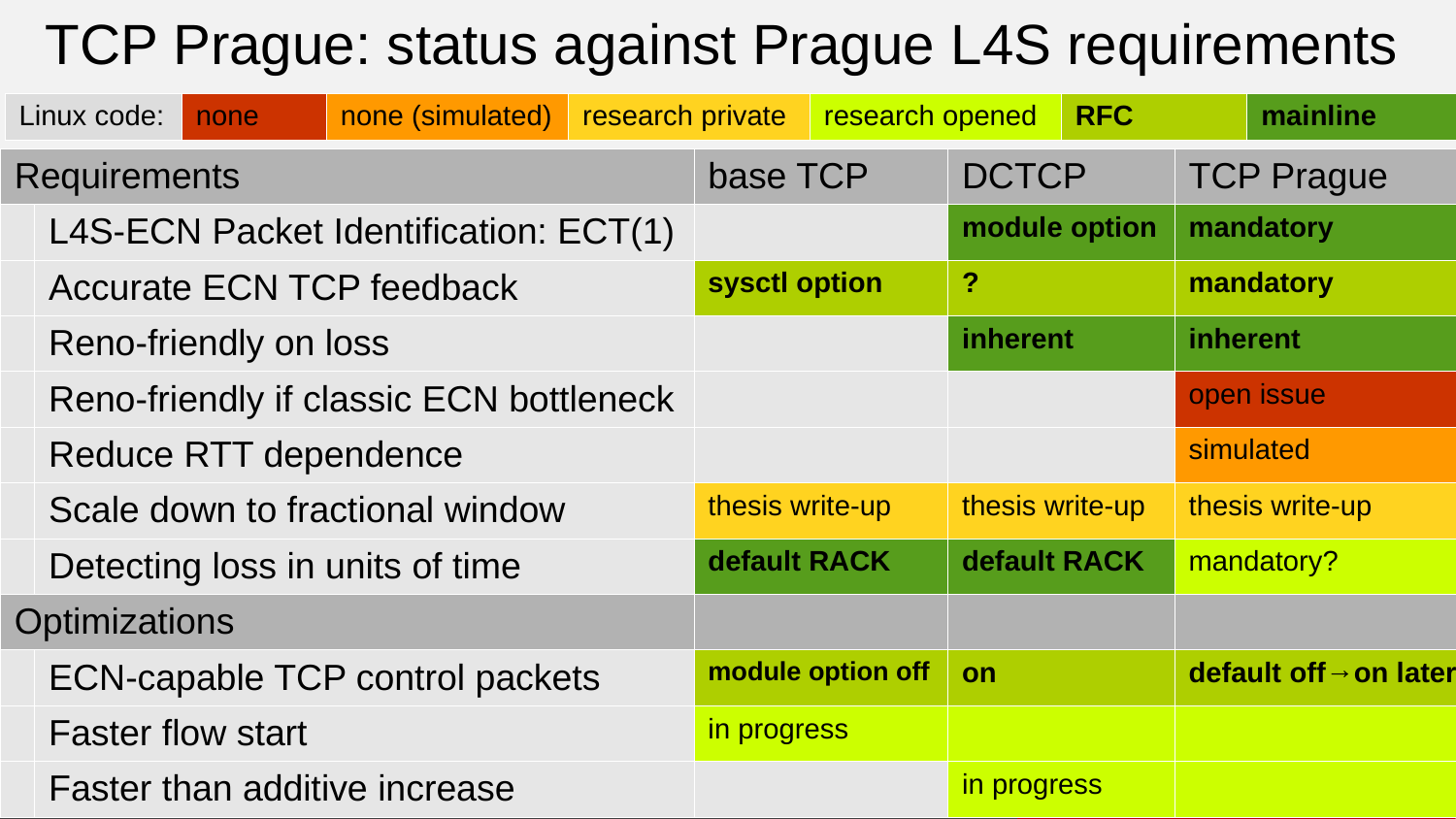## Recent developments #1 DualPI2 parameter auto-calc

- $\bullet$  for Internet: Zero config just use defaults
- for uncommon deployments (eg. DC)
	- front-end to auto-calculate 4 parameters

| meaningful input parameters | raw input parameters       |
|-----------------------------|----------------------------|
|                             | target: queue delay        |
| RTT_typ: typical RTT        | Tupdate: sampling interval |
| RTT_max: maximum RTT        | alpha: PI integral gain    |
|                             | beta: PI proportional gain |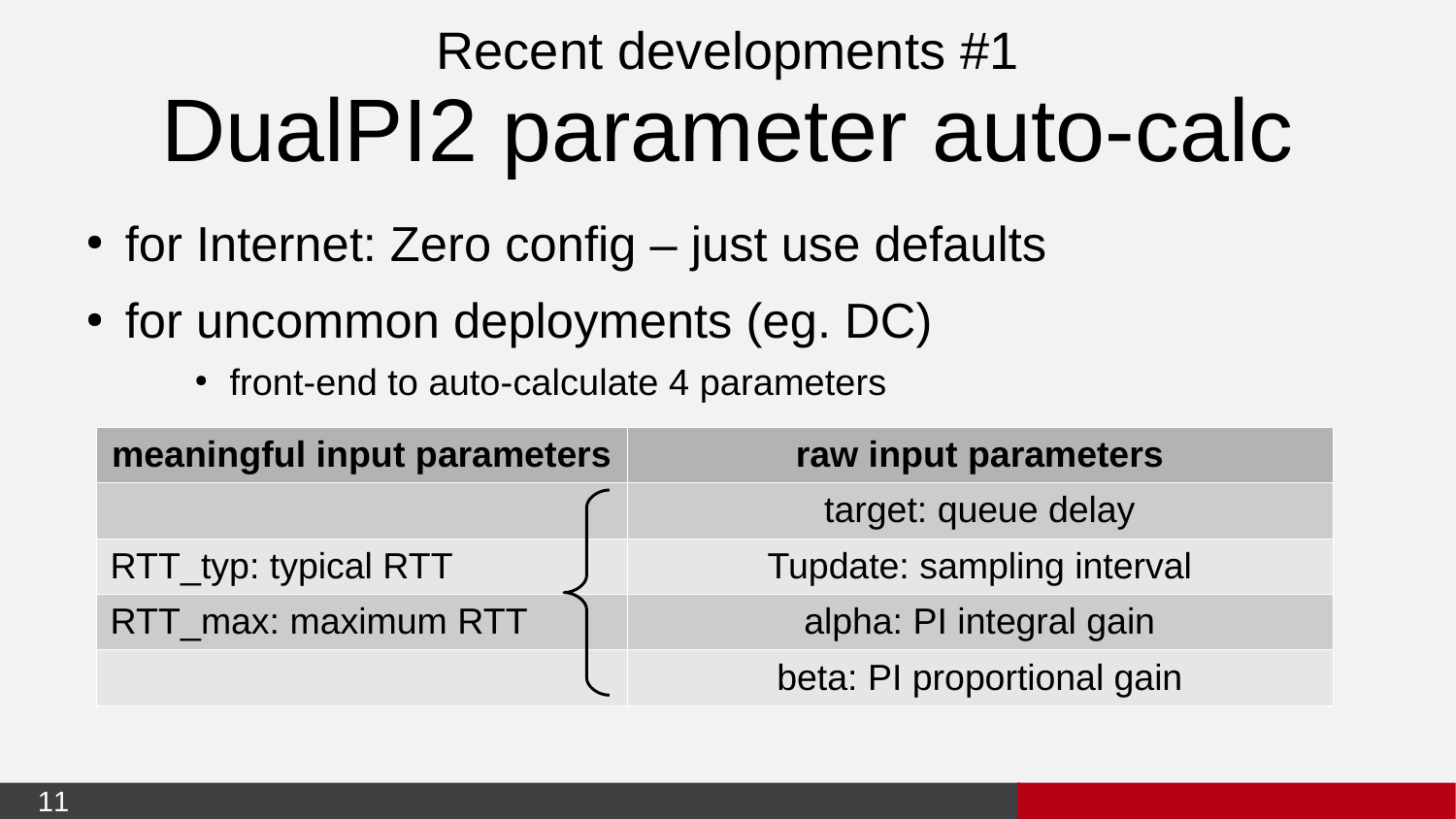## Recent developments #2 Queue Protection function

#### draft-briscoe-docsis-q-protection-00

- Informational write-up of DOCSIS algo for the IETF community:
	- pseudocode already published in DOCSIS spec.
	- this adds context & explanation, and
	- objective definition of flow behaviour necessary to avoid packet rejection
- $\bullet$  Not one of the core L4S drafts not even a tsywg draft
	- overload protection [aqm-dualq-coupled Appx A.2] likely a sufficient alternative
	- during the L4S experiment we'll see if it'is necessary (can be disabled in DOCSIS)
- V simple per-flow algo at enqueue to the DOCSIS Low Latency (L4S) queue
	- in normal circumstances, does nothing except monitor
	- maintains per-flow\* queuing scores that allocate responsibility for excess queuing
	- the more a configured Q delay threshold is exceeded, the more packets from high-scoring flows will be rejected

 $\overline{a}$ 

<sup>\*</sup> flow state expires between a flow's packets, except for ill-behaved flows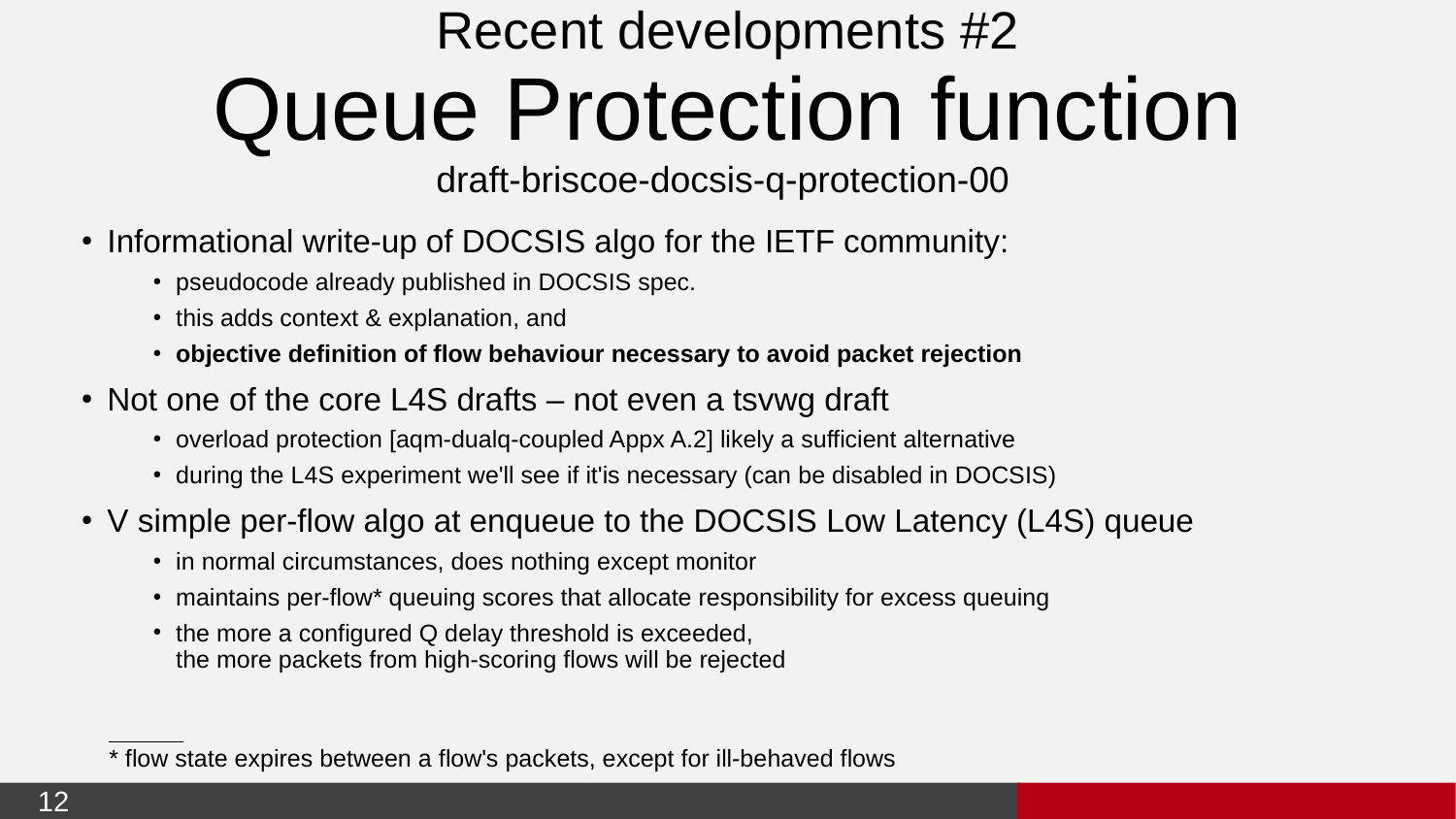### Open issues #1: RFC3168 ECN in a FIFO

- Nov 2016, after 16 months of deliberation
	- $\cdot$  WG chose ECT(1) for L4S ECN
	- CE ambiguous, but least worst compromise
	- L4S ECN coexists with 3168 ECN, if it's all FQ
- All academic ECN studies over the years (incl. 2017, 2019) found virtually no CE marking
	- using active measurement
- Mar 2017 study by Apple found CE marking
	- using passive measurement

| Codepoint | <b>IP-ECN bits</b> | Meaning                              |
|-----------|--------------------|--------------------------------------|
| Not-ECT   | იი                 | Not ECN-Capable Transport            |
| ECT(0)    | 10                 | <b>Classic ECN-Capable Transport</b> |
| ECT(1)    | 01                 | <b>L4S ECN-Capable Transport</b>     |
| CF        |                    | <b>Congestion Experienced</b>        |

#### Networks with CE marking

• Percentage of reports that have seen any CE marking on any of the ECN enabled connections in a 12 hour period

| Country              | Percentage |
|----------------------|------------|
| <b>United States</b> | 0.2        |
| China                |            |
| Mexico               | 3.2        |
| France               | 6          |
| Argentine Republic   | 30         |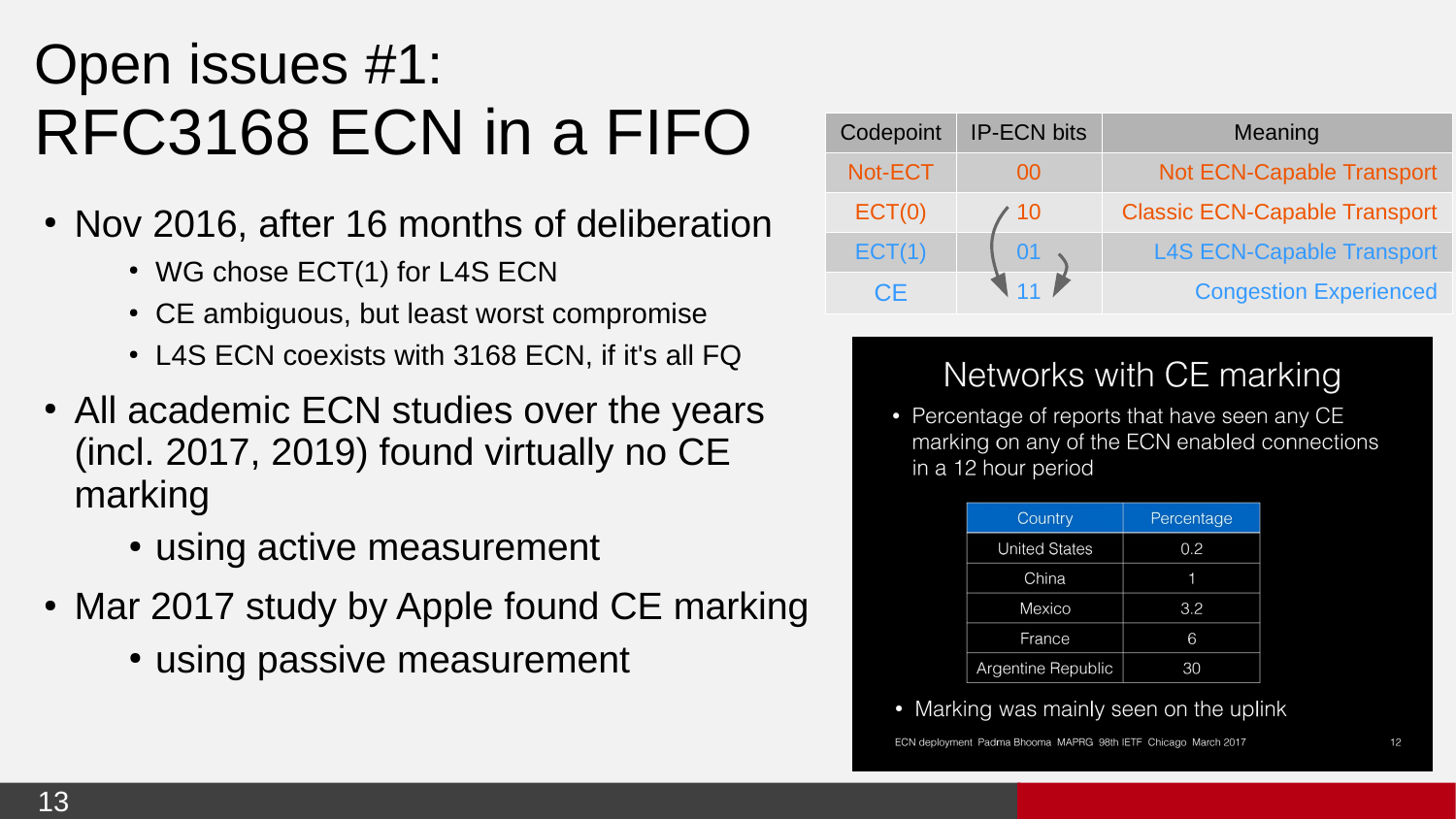### Open issues #1: RFC3168 ECN in a FIFO

Risk

?

.<br>. . .

- Assumed all RFC3168 ECN AQMs likely to be FQ CoDel
	- So L4S traffic would coexist with TCP-Friendly
- What to do if assumption is unsound?

#### Ground truth

- Any FIFO RFC3168 ECN routers enabled?
	- Two CDNs testing for Echo CE
	- Access to results not assured
- Devised targeted FQ v FIFO test

Hi-risk: Run-Time Detection?

- L4S sender Measures RTT variance
- (To be implemented/tested)

Quantify flow imbalance

• Testbed measurements (next slide)

#### Lo-risk, add advice to L4S expt:

Limit experiment over your networks (e.g. disable on CDN ports) if RFC3168 AQM is or will be deployed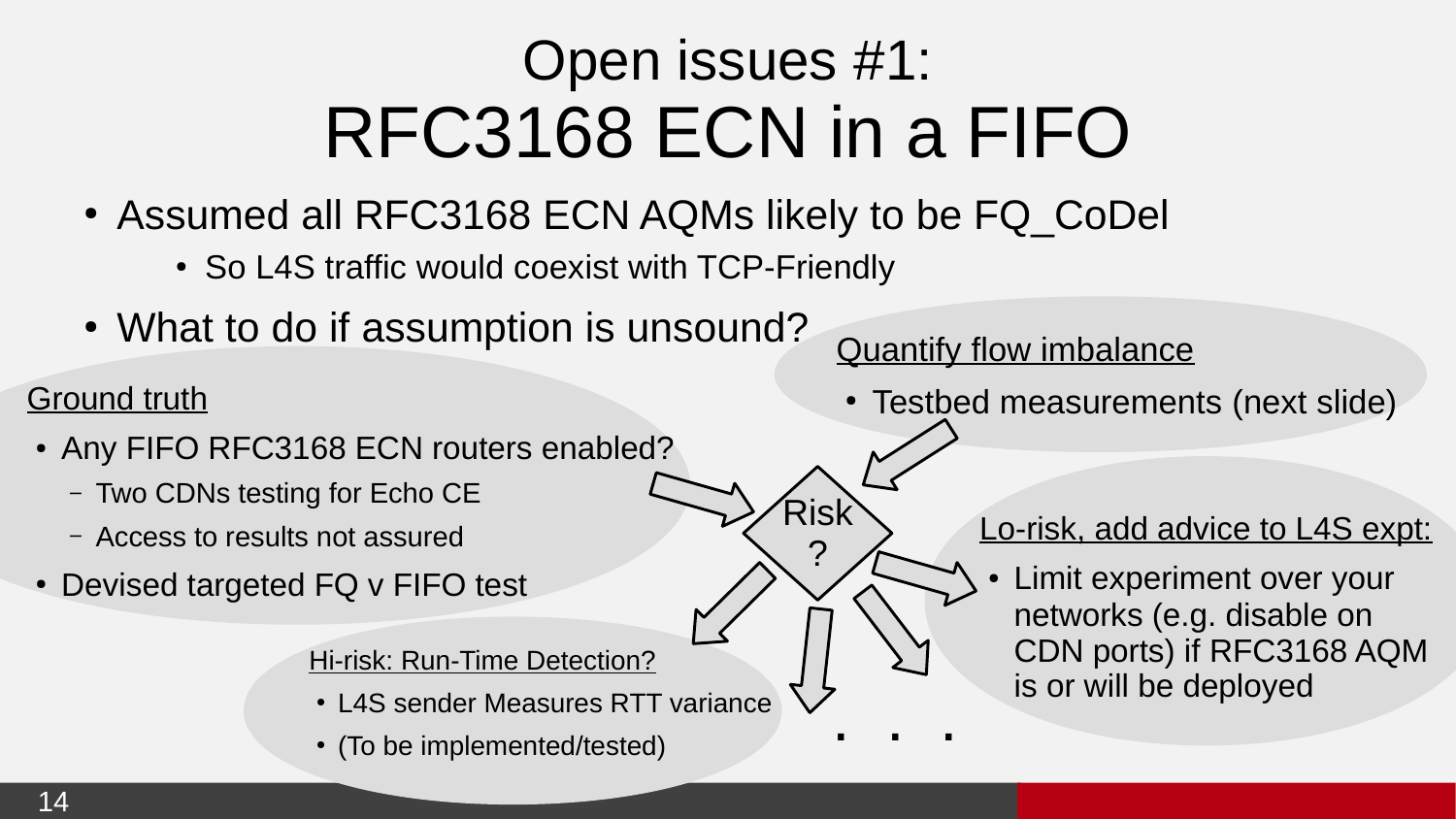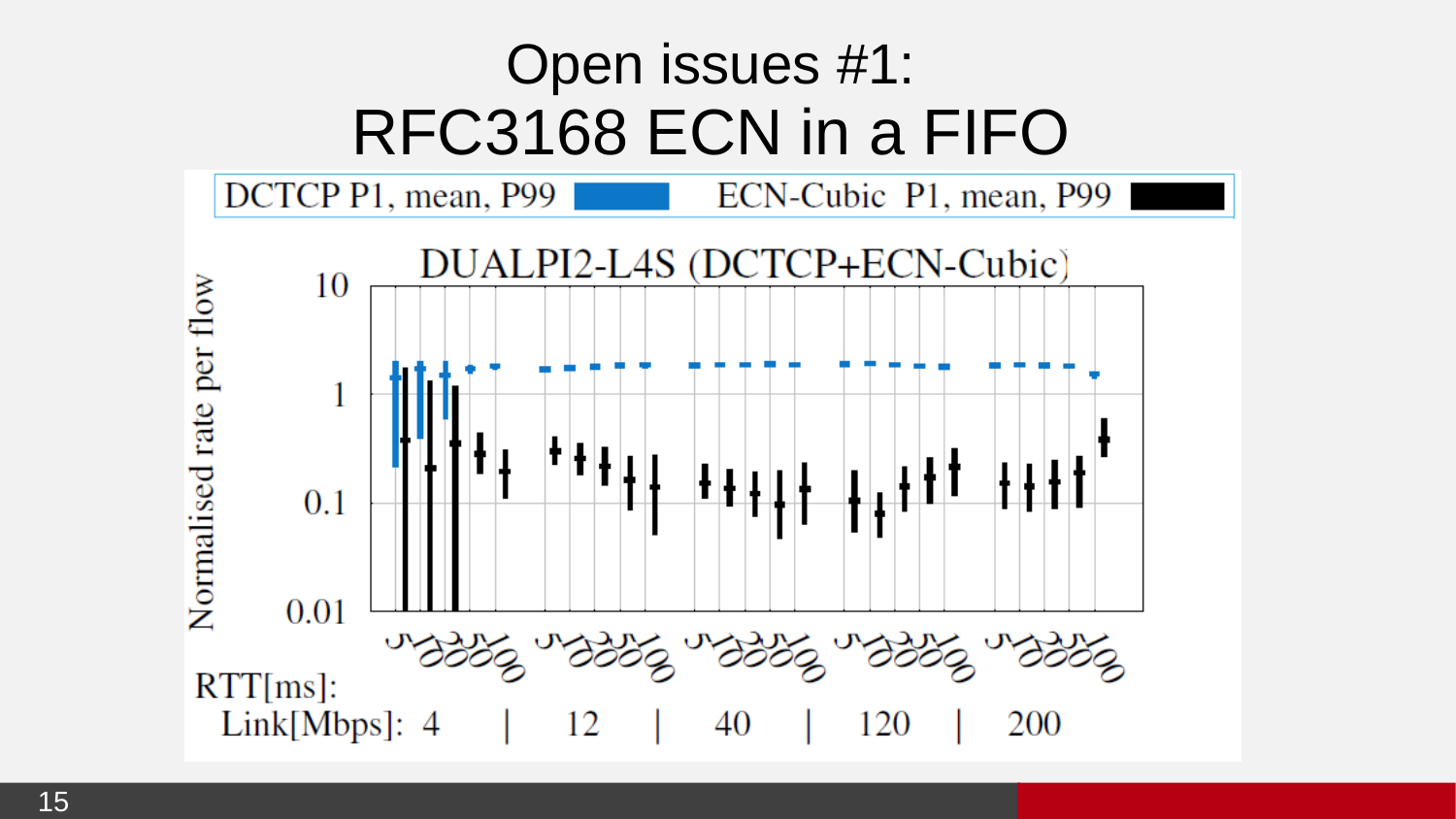### Open issues #2 Loss detection in time units

- Objections and proposed fixes:
	- 1) 'MUST' could be interpreted as a prohibition of 3DupACK in controlled environments where reordering is vanishingly small anyway
		- new wording proposed
	- 2) Overloads one codepoint with two architecturally distinct functions: low queuing delay & low resequencing delay
		- Consider value vs cost of 2 independent identifiers
	- 3) One experiment (L4S) depending on another (RACK)
		- Underlying concern: to avoid L4S success depending on a failed experiment
		- If RACK fails (it's already widely deployed), this aspect of L4S can be relaxed
		- Note: dependency on the *idea* under RACK, not a normative reference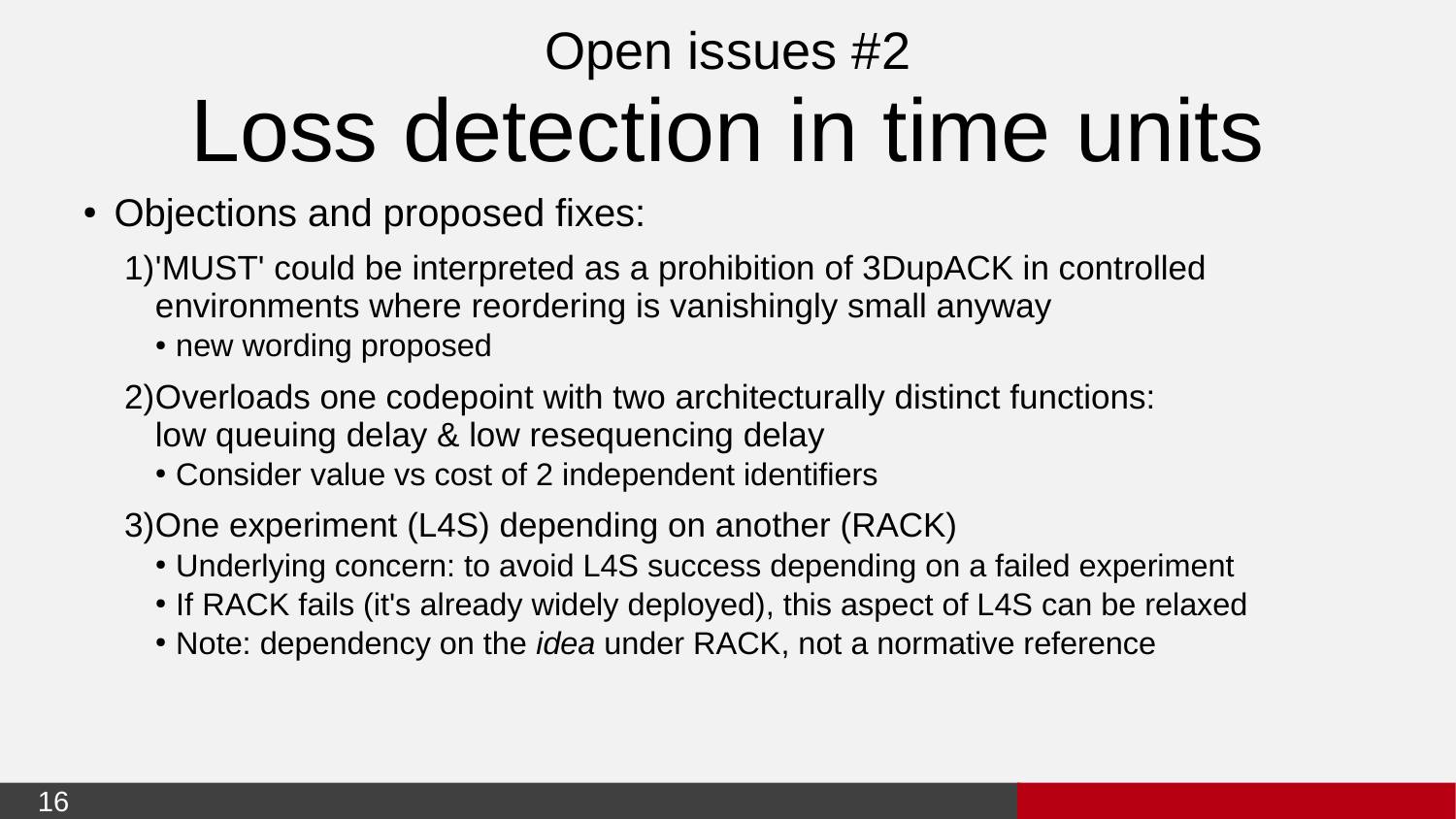### Open issues #2 Loss detection in time units

- Ways forward (for WG to decide):
	- Write as a MUST or a SHOULD?
	- Warn that service could degrade if ignore **SHOULD**

 $\bullet$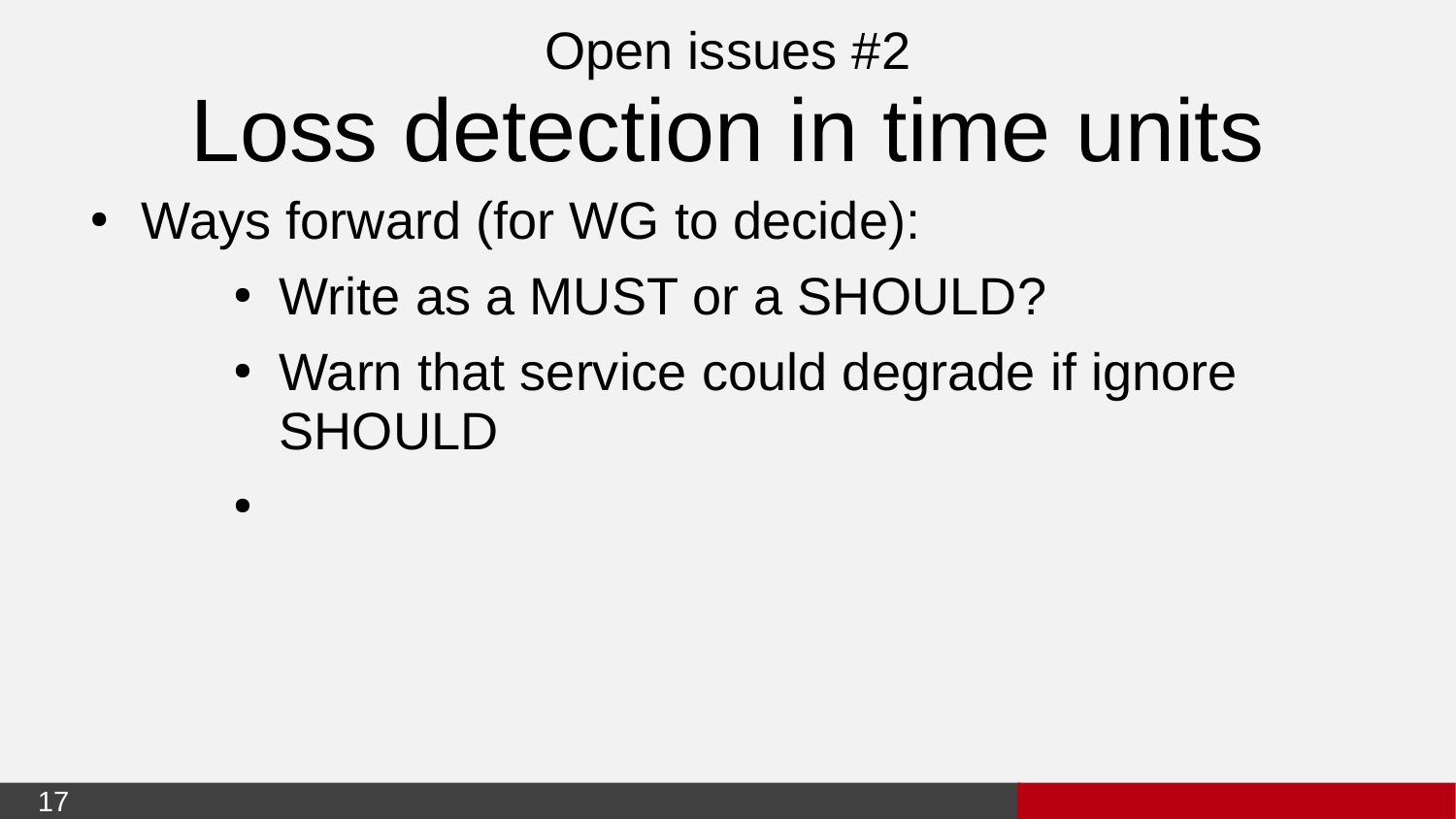### L4S status update: IETF specs Deltas since last IETF in Red

tsvwg

- L4S Internet Service: Architecture <draft-ietf-tsvwg-l4s-arch-04> [UPDATE]
- Identifying Modified ECN Semantics for Ultra-Low Queuing Delay (L4S) <draft-ietf-tsvwg-ecn-l4s-id-07> [UPDATE]
- DualQ Coupled AQMs for L4S:: <draft-ietf-tsvwg-agm-dualg-coupled-10> [UPDATE]
- Interactions of L4S with Diffserv <draft-briscoe-tsvwg-l4s-diffserv-02>
- Identifying and Handling Non-Queue-Building Flows in a bottleneck link draft-white-tsvwg-ngb-02 [UPDATE]
- Low Latency DOCSIS Technology Overview draft-white-tsvwg-lld-00
- DOCSIS Low Latency Queue Protection draft-briscoe-docsis-q-protection-00 [NEW]
- enabled by <RFC8311> [RFC published]

tcpm

- scalable TCP algorithms, e.g. Data Centre TCP (DCTCP) <RFC8257>, TCP Prague
- Accurate ECN: <draft-ietf-tcpm-accurate-ecn-09> [UPDATE]
- ECN++ Adding ECN to TCP control packets: <draft-ietf-tcpm-generalized-ecn-04> [UPDATE]

#### **Other**

- ECN support in trill <draft-ietf-trill-ecn-support-07>, motivated by L4S [RFC Ed Q]
- ECN in QUIC <draft-ietf-quic-transport-22>, [motivated by L4S Multiple Updates, but not ECN part]
- ECN & Congestion F/b Using the Network Service Header (NSH) <draft-ietf-sfc-nsh-ecn-support-01> [ADOPTED] [supports L4S-ECN]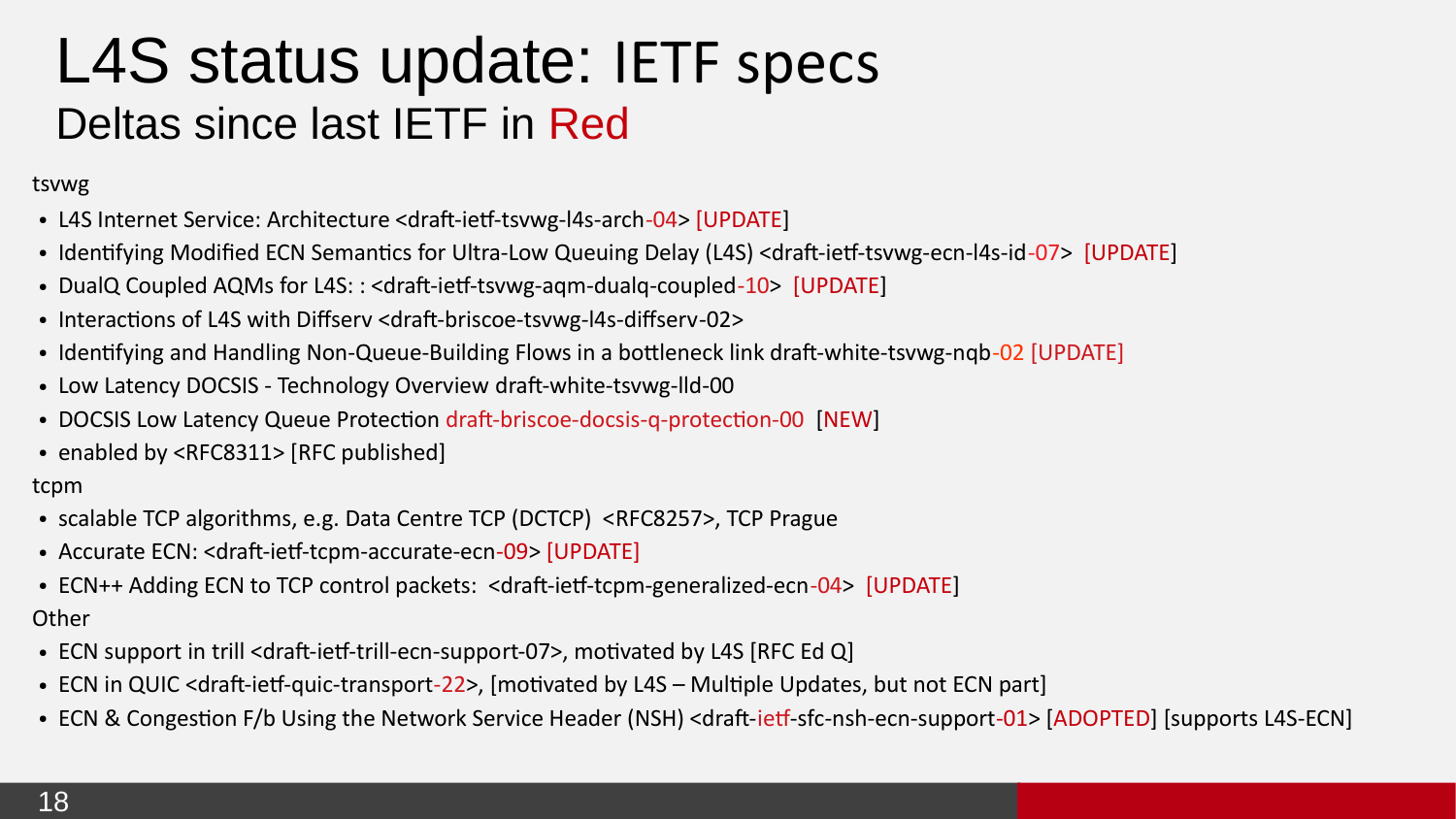# Next Steps for 3 core L4S drafts

- Classic ECN bottleneck work
- $\bullet$  WG Last Call  $(?)$
- Address issues raised

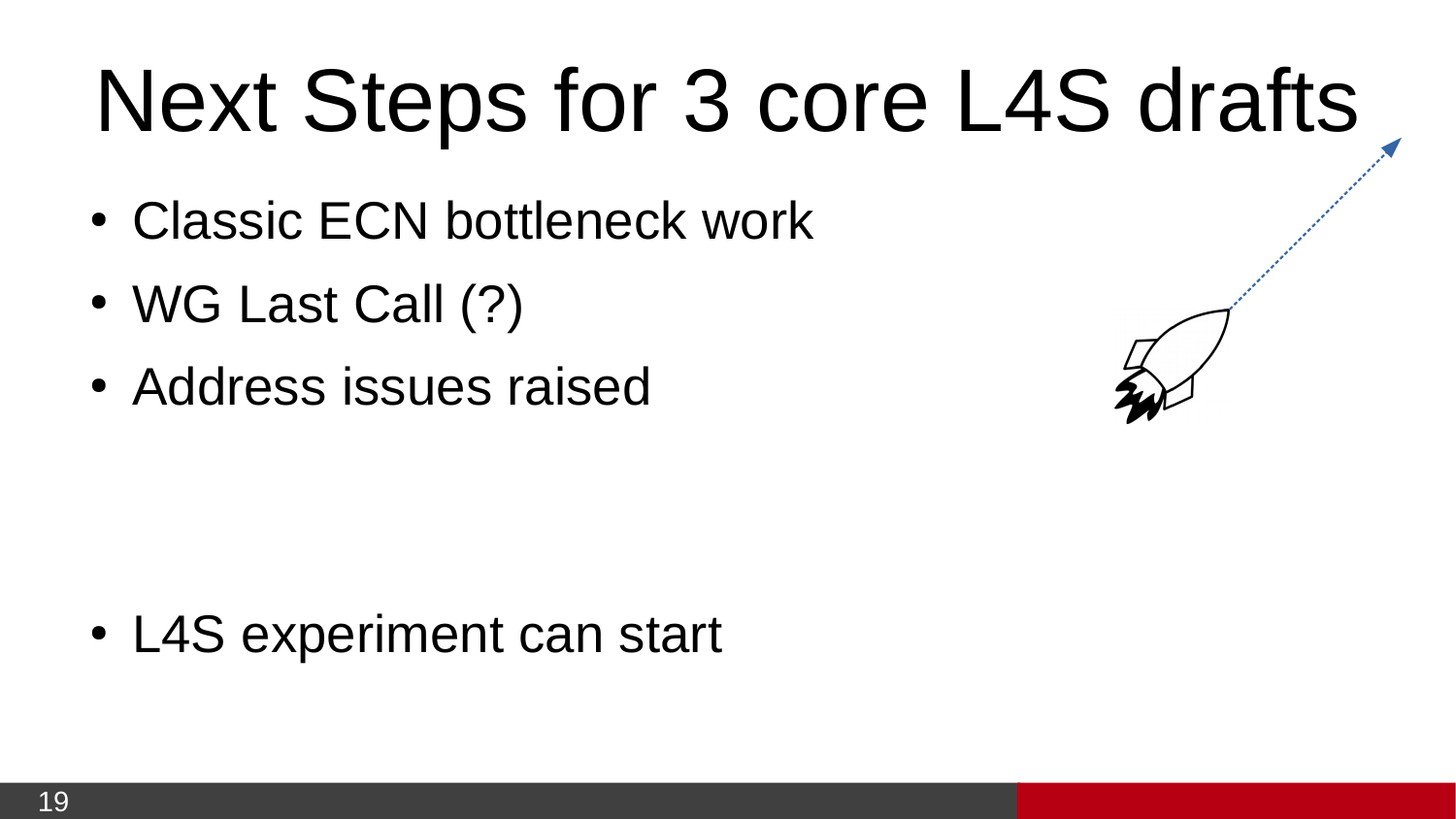### Low Latency Low Loss Scalable Throughput (L4S)